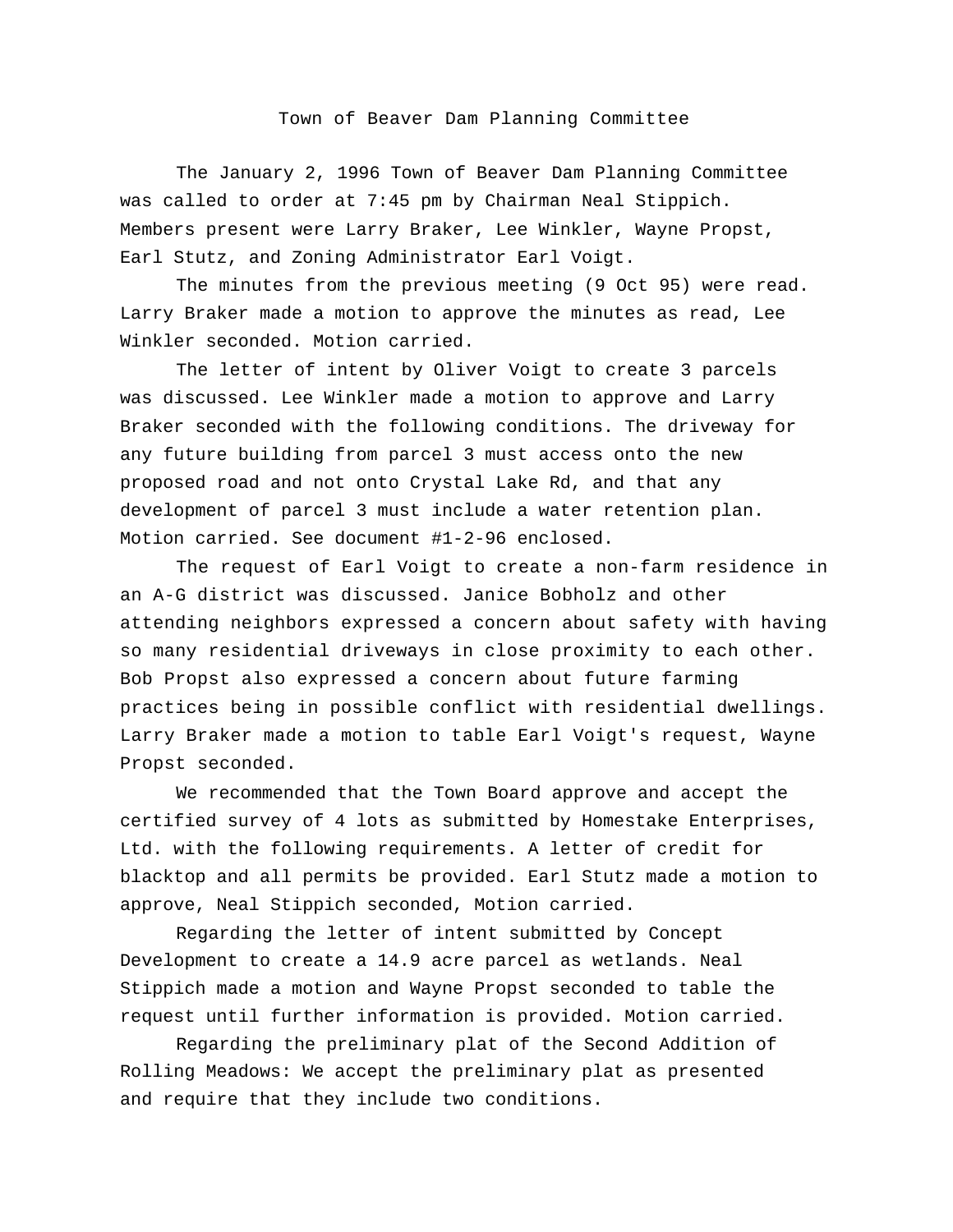- 1. A road from Fairway north to Hemlock planned and constructed as part of any future development.
- 2. Any further development must include a plan for water retention if necessary.

Lee Winkler made a motion to approve, Larry Braker seconded. Motion carried.

We discussed the Shaw Hill dump ground use. Earl Voigt brought us all up to date on a recent meeting that took place explaining intended use, etc.

Gary Schlafer from Beaver Dam Raceway presented some information about a July 13, 1996 special event he would like to have.

Larry Braker Made a motion to adjourn, Lee Winkler seconded. Motion carried.

> Secretary, Earl Stutz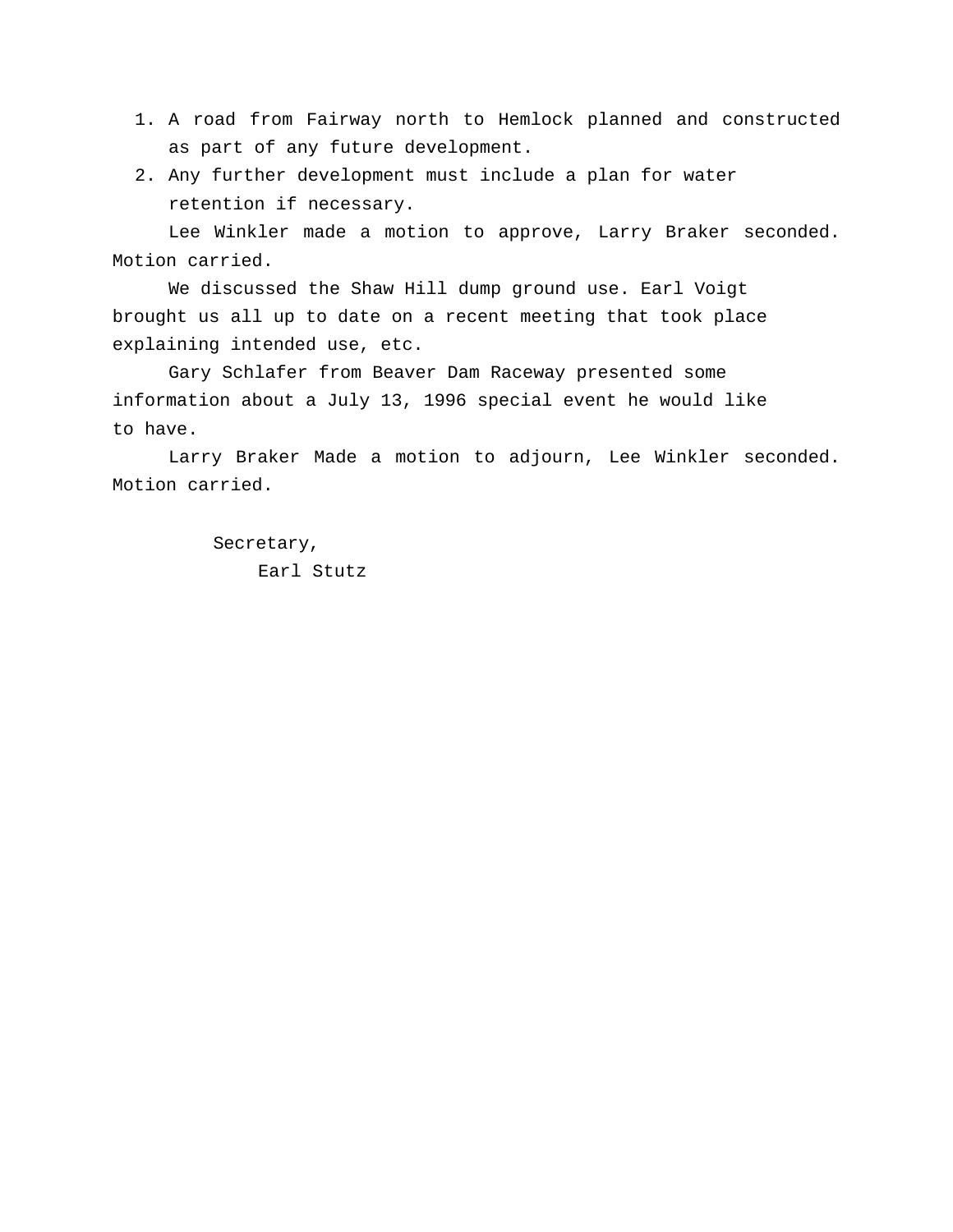The March 4, 1996 Town of Beaver Dam Planning Committee was called to order at 7:30 PM by Chairman Neal Stippich. Members present were Mike Caniff, Lee Winkler, Earl Stutz, Neal Stippich, and Zoning Administrator Earl Voigt.

The minutes from the previous meeting (Feb. 5,1996) were read. Lee Winkler made a motion to approve the minutes as read, Mike Caniff seconded. Motion carried.

Regarding the tabled conditional use permit of Hugh Hatzinger for a non-farm residence in an A-G District: (See exhibit 4 Mar 96). Eugene Uttech presented information for a new lot location. Lee Winkler made a motion to approve under the condition that no additional out buildings be erected without further approval from this committee. Neal seconded, motion carried.

Regarding the tabled and revised conditional use permit of Steve Schmitt to create 4 non-farm residences in an A-G district: Eugene Uttech presented a sketch map showing access driveways for lots 1,2,3,&4. See exhibit(4-Mar96-1). Two conditions were applied.

1.The road that services the four lots must forever be maintained by the property owners.

2.Must be right of way given to each of 4 property owners over existing agricultural access located in line with Schlief Rd.

Mike Caniff made a motion to approve, Earl Stutz seconded. Motion carried.

Regarding tabled petition of John Zimmerman to rezone 2 acre parcel from A-G to E-C.(Extensive Commercial) Eugene Uttech presented a survey sketch and explained intent. Neal Stippich made a motion to recommend rezoning to the Town Board, Mile Caniff seconded. Motion carried. (See exhibit 4Mar96-2)

Regarding a letter of intent to subdivide of Ken Kelm. Lee Winkler made a motion to table, Neal Stippich seconded. Motion carried.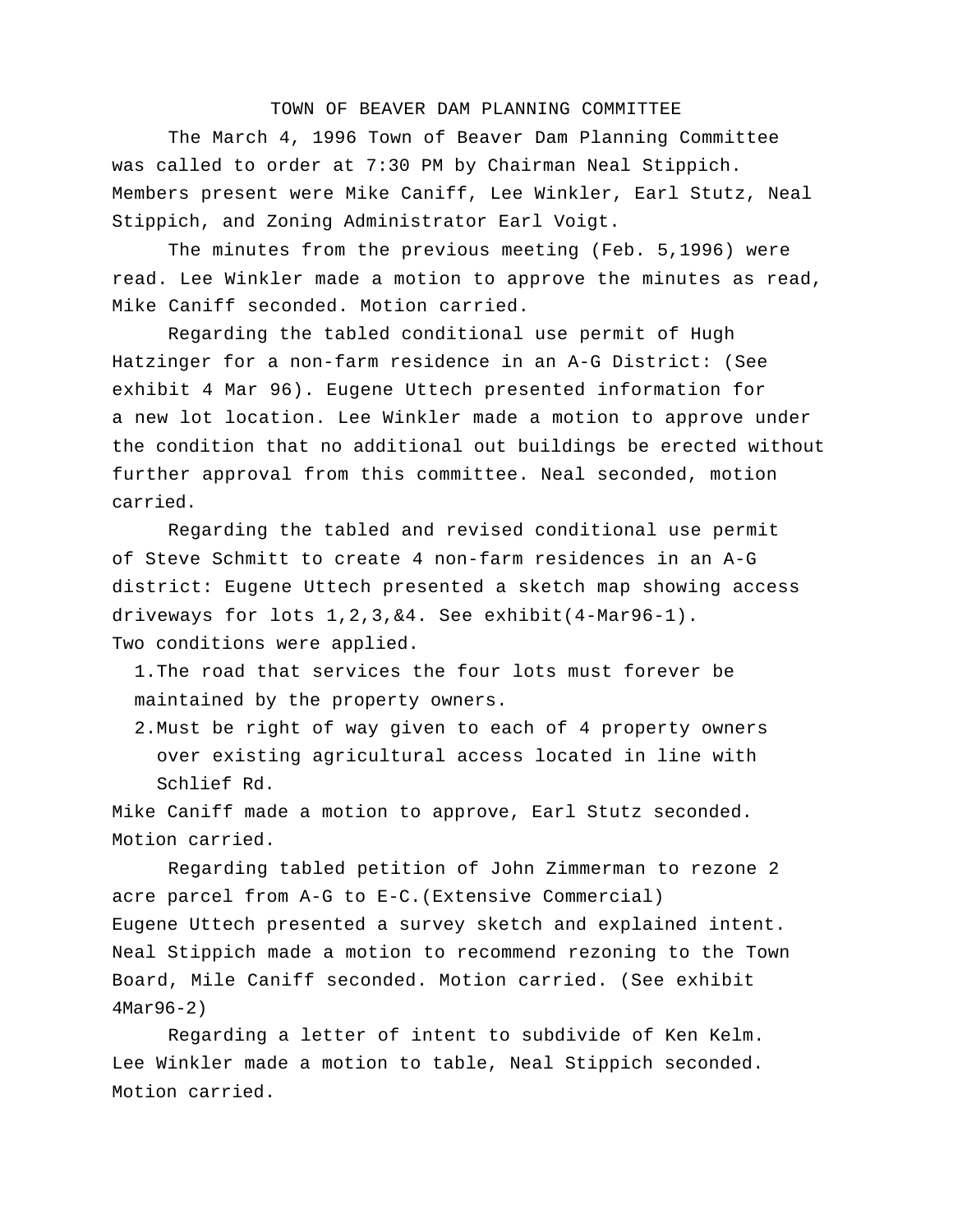Regarding application for a conditional use permit of Ralph Wiedenhoeft & Mark Grienert to create a contractors yard, office, & retail store in an E-C district located at N7143 E Plaza Drive. Ralph Goetting presented pictures of the same property that was leased by Lawrence Hoefs, the last tenant, showing a fence was supposed to be erected, but wasn't. His concern was that the terms of the conditional use permit weren't adhered to. Ralph explained the intended usage of the property. Mike Caniff made a motion to approve on two conditions.

1.Good housekeeping must he maintained.

2.Land that can be used as contractors yard will be limited material storage to the west 100 feet of said lot. Earl Stutz seconded. Motion carried.

Regarding review of preliminary plat for Ron Warmka in section 10&15. Eugene Uttech presented a sketch. (See sxhibit 4Mar96-3) Lee Winkler made a motion to table. Motion carried.

Regarding review of preliminary plat for Harvey Voigt in Sec 34. Eugene Uttech presented a proposed layout. (See exhibit 4 Mar 96-4) The committee reviewed it.

Regarding request of Gary Schlafer to modify condition #5 on his Conditional Use Permit(hours of operation in special events.) Marty Schoenberger expressed her concern regarding the noise levels she presently experiences from the raceway. Gary Schlafer explained his needs and how weather affects his business. Mike Caniff made a motion that when inclement weather occurred on Saturday night, Beaver Dam Raceway be allowed to reschedule to the following Sunday evening. Beaver Dam Raceway during all events will be allowed to run over 30 minutes or less 2 nights per season. The forfeiture for violation of this would be \$500 per hour at \$125 per 15 minute increments. Earl Stutz seconded motion. Motion carried.

Regarding review plat of Donna Zubke for conditions proposed: The Zoning Coordinator presented information he learned from Dodge County Engineer. Lee Winkler made a motion to adjourn, Earl Stutz seconded.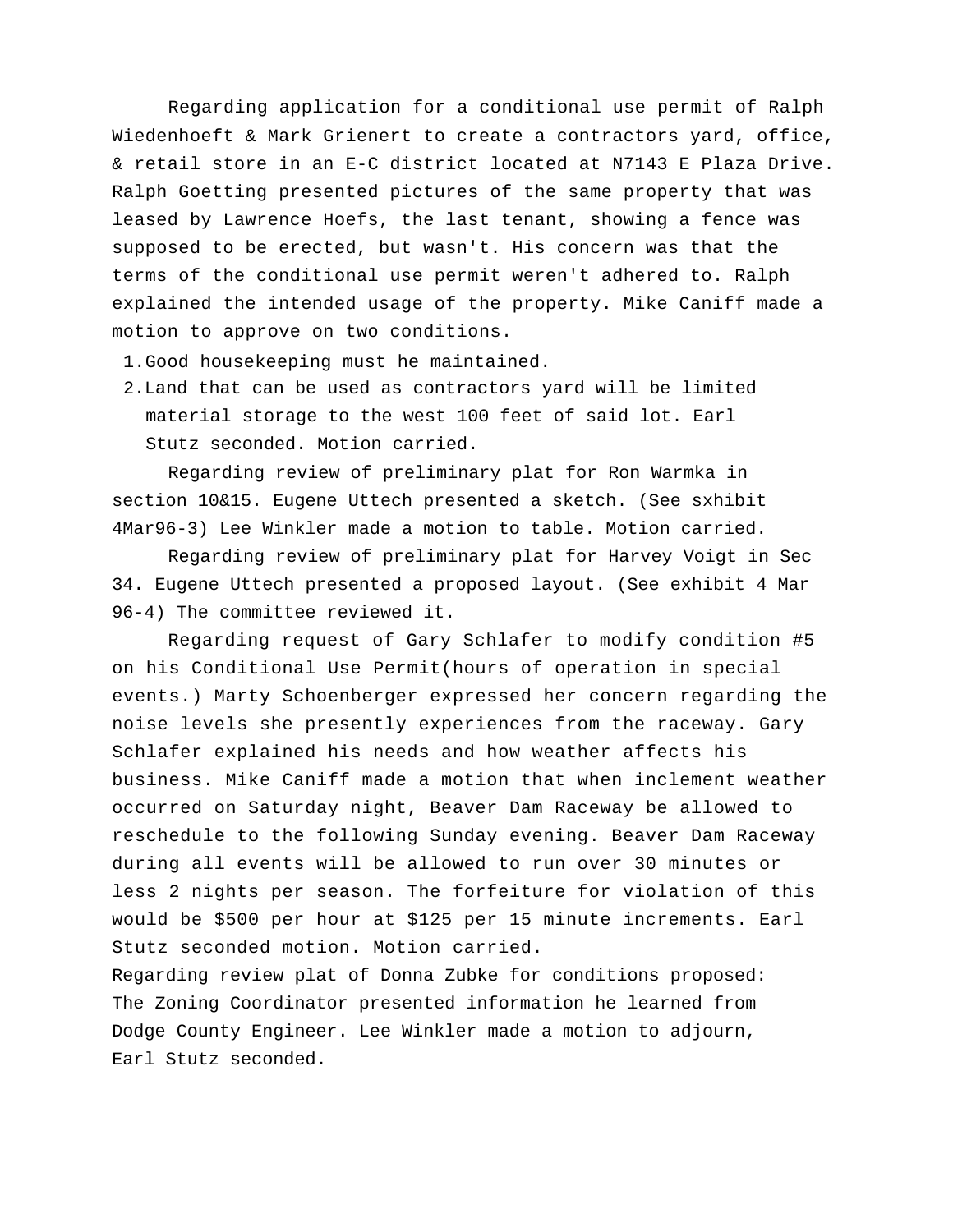The April 16,1996 Town of Beaver Dam Planning Committee was called to order at 7:30 pm by Chairman Neal Stippich. Members present were Mike Canniff, Lee Winkler, Earl Stutz, Larry Braker and Zoning Administrator Earl Voigt.

The minutes from the previous meeting (4 Mar 96) were read. Lee Winkler noted a clarification regarding the forfeiture re Gary Schlafer running over his time limit. The forfeiture will go into effect on the third offense. The minutes were so amended. Lee Winkler made a motion to approve, Mike Canniff seconded. Motion carried.

Regarding John Zimmerman's request for a conditional use permit to create a truck service garage in an E-C District on Iron Rd. in section 7. Neal Stippich recommended approval with the following conditions.

- 1. Must maintain good housekeeping.
- 2. No unlicensed vehicles will be allowed.
- 3. No retail sales of automobiles or

trucks. Earl Stutz seconded. Motion carried.

4. Must exit on future proposed road on west side of parcel (see letter of intent)

Larry Braker made a motion to add item 4 to the formally approved conditional use permit. Earl Stutz seconded. Motion carried.

Regarding the letter of intent to subdivide for John Zimmerman. Neal Stippich made a motion to approve, Lee Winkler seconded. Motion carried.

Regarding the application of Mike Maleck for a conditional use permit to create 3 non-farm residences in an A-G district and reduce parcel of remaining lands fo A-G district located on Canary Rd.

Larry Braker made a motion to approve the permit with the following conditions.

- 1. A berm must be designed for a 20 year storm with  $\frac{1}{2}$ percent pitch to the north located on the west side of the 3 proposed residential lots.
- 2. All lots must ingress and egress through the prior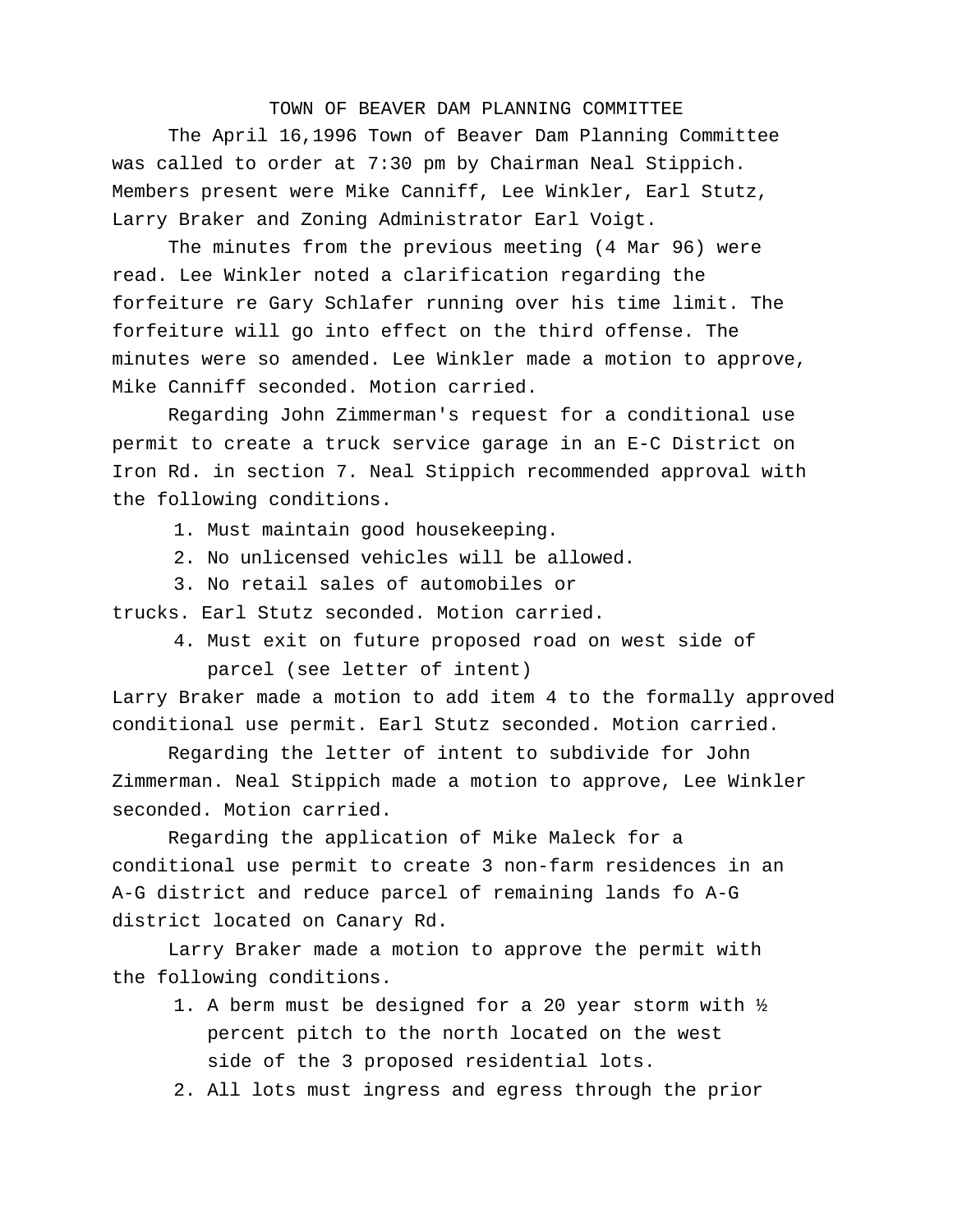approved proposed road as noted on 9 OCT 95 conditional use permit.

Mike Canniff seconded. Motion carried.

Regarding Mile Maleck's letter of intent to create 4 parcels in SE¼, NE¼ of Section 20. Lee Winkler made a motion to approve, Larry Braker seconded. Motion carried.

Regarding review of preliminary plat of Oliver Voigt on North Crystal Lake Rd. We reviewed the request to remove the 66' road to the north as shown between lots 2 & 3.

Regarding the request for a recommendation to the Town Board of Victor & Kathleen Sunderland to rezone a parcel of land located on Hemlock Rd. in NE¼, NE¼, Sec 24, from A-1 prime agriculture to A-G district. Neal Stippich made a motion to recommend to the town board that it be rezoned. Mike Canniff seconded.

Earl Stutz made a motion to adjourn, Mike Canniff seconded. Motion carried.

Secretary,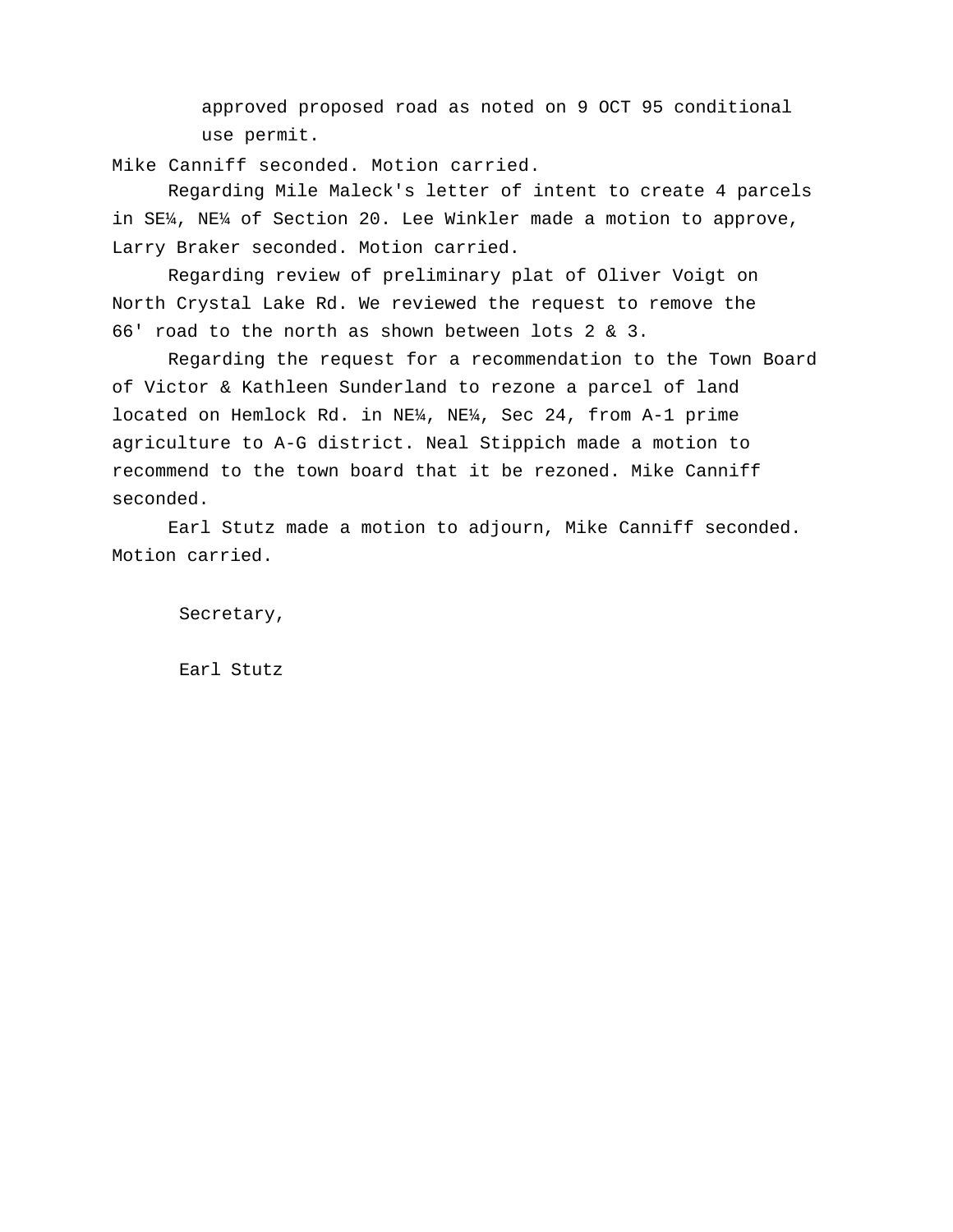# TOWN OF BEAVER DAM PLANNING COMMITTEE The June 10, 1996 Town of Beaver Dam Planning Committee was called to order at 7:30 P.M. by Chairman Neal Stippich. Members present were Lee Winkler, Earl Stutz, Wayne Propst, and Zoning Administrator Earl Voigt.

The minutes from the previous meeting (16 APR 96) were read. Lee Winkler made a motion to approve, Wayne Propst seconded. Motion carried.

Regarding a Conditional Use Permit for Victor & Kathleen Sunderland to allow a non farm residence in an A-G district. Lee Winkler made a motion to approve, Wayne Propst seconded. Motion carried.

Regarding a Conditional Use Permit for John Zimmerman to allow a non farm residence in an A-G district. Neal Stippich made a motion to table the request, Lee Winkler seconded. Motion carried.

Regarding a Conditional Use Permit for Ron Warmka to reduce the size of a parcel to less that 35 acres in Sec 15. Neal Stippich made a motion to approve the permit with one condition. The remaining acreage can not be further divided. Wayne Propst seconded, motion carried.

Regarding a Conditional Use Permit for Mike Maleck to reduce a parcel to less than 35 acres in Section 20. Lee Winkler made a motion to approve, Earl Stutz seconded. Motion carried.

Regarding a Conditional Use Permit for Steve & Cheryl Schmitt to allow a non farm residence in as A-G district located at N5836 Shaw Hill Rd. (See Parcel B on separate map) Wayne Propst made a motion to approve Parcel B and the letter of intent to create a parcel, Earl Stutz seconded. Motion carried.

Regarding a Conditional Use Permit for Steve & Cheryl Schmitt to allow a non farm residence in an A-G district at N5824 Shaw Hill Rd. (See Parcel A on separate map) Neal Stippich made a motion to approve Parcel A and the letter of intent to create a parcel. Lee Winkler seconded. Motion carried.

Regarding the request of Steve & Cheryl Schmitt to reduce the remaining parcel to less than 35 acres in an A-G district.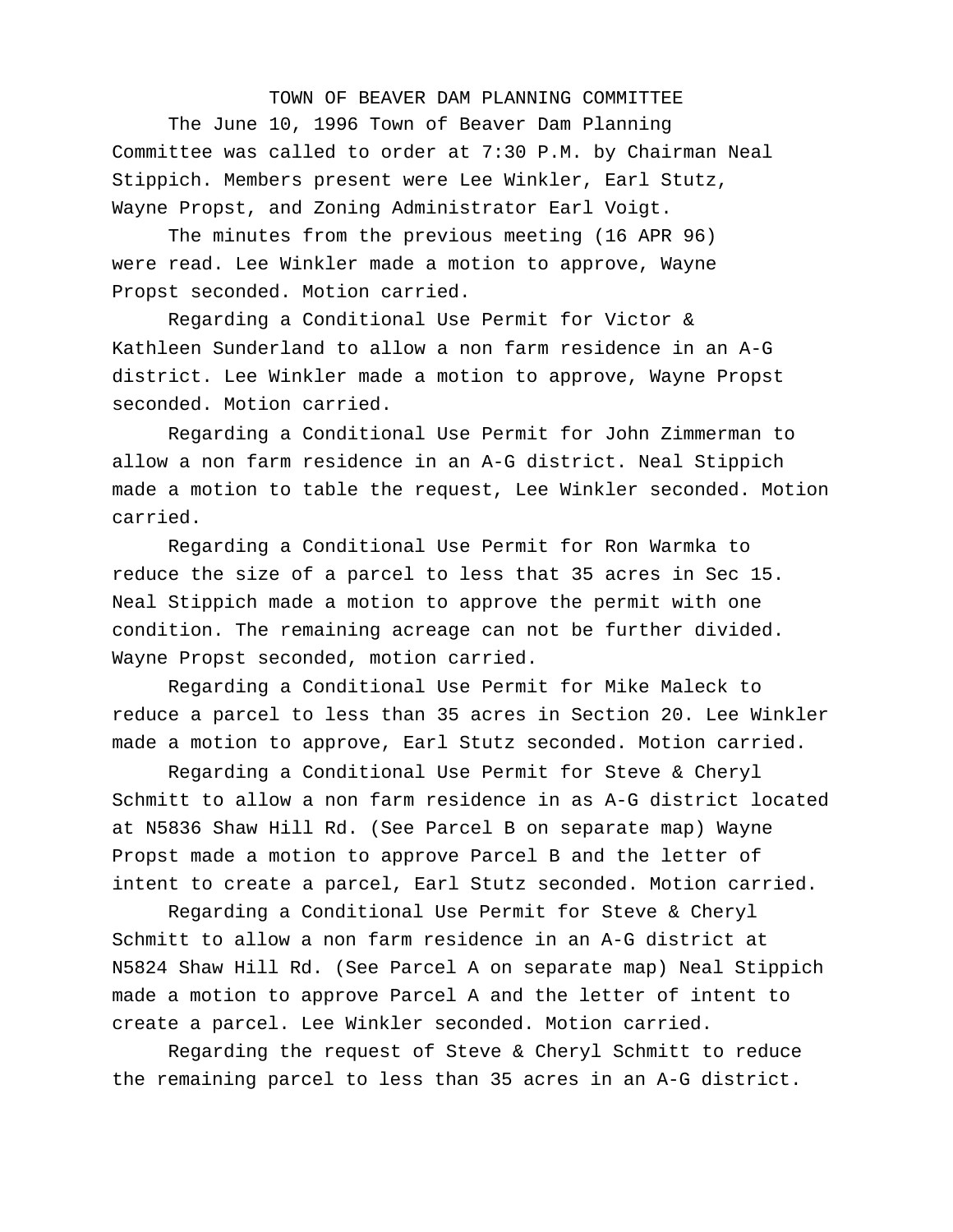Neal Stippich made a motion to approve, Lee Winkler seconded. Motion carried.

Regarding letter of intent of Homestake Enterprises, Ltd. to create lots 5&6 on Parkway Drive in Rolling Meadows in Sec 21. Neal Stippich made a motion to approve, Earl Stutz seconded. Motion carried.

Regarding a letter of intent of Joe & Mona Meyer to create a parcel of approximately 4 acres at W7485 Hwy B in Sec 25 in an A-1 district. This parcel falls under Farm Consolidation and does not require a conditional use permit. Lee Winkler made a motion to approve, Wayne Propst seconded. Motion carried.

Regarding a request of Ken Kelm to review & discuss & act on a concept plan for a subdivision located at NW¼, NE¼, Sec 7, T11N, R14E and approval of two proposed lots. (See separate concept plan) Lee Winkler made a motion to approve as long as road is included & built to Township specifications. Earl Stutz seconded. Motion carried.

We reviewed future development plans of Shady Oaks plat in Sec 28, T12N, R14E.

Regarding review of Crystal Ridge preliminary plot. (See separate document) Earl Stutz made a motion to conditionally approve after satisfactory review by the Township attorney and satisfaction of the following items:

1. Roadways built to township standards.

- 2. Agreement on pond sizing.
- 3. Maintenance of ponds.
- 4. Ownership of ponds.

Wayne Propst seconded. Motion carried.

Lee Winkler made a motion to adjourn. Wayne Propst seconded. Motion carried.

Secretary,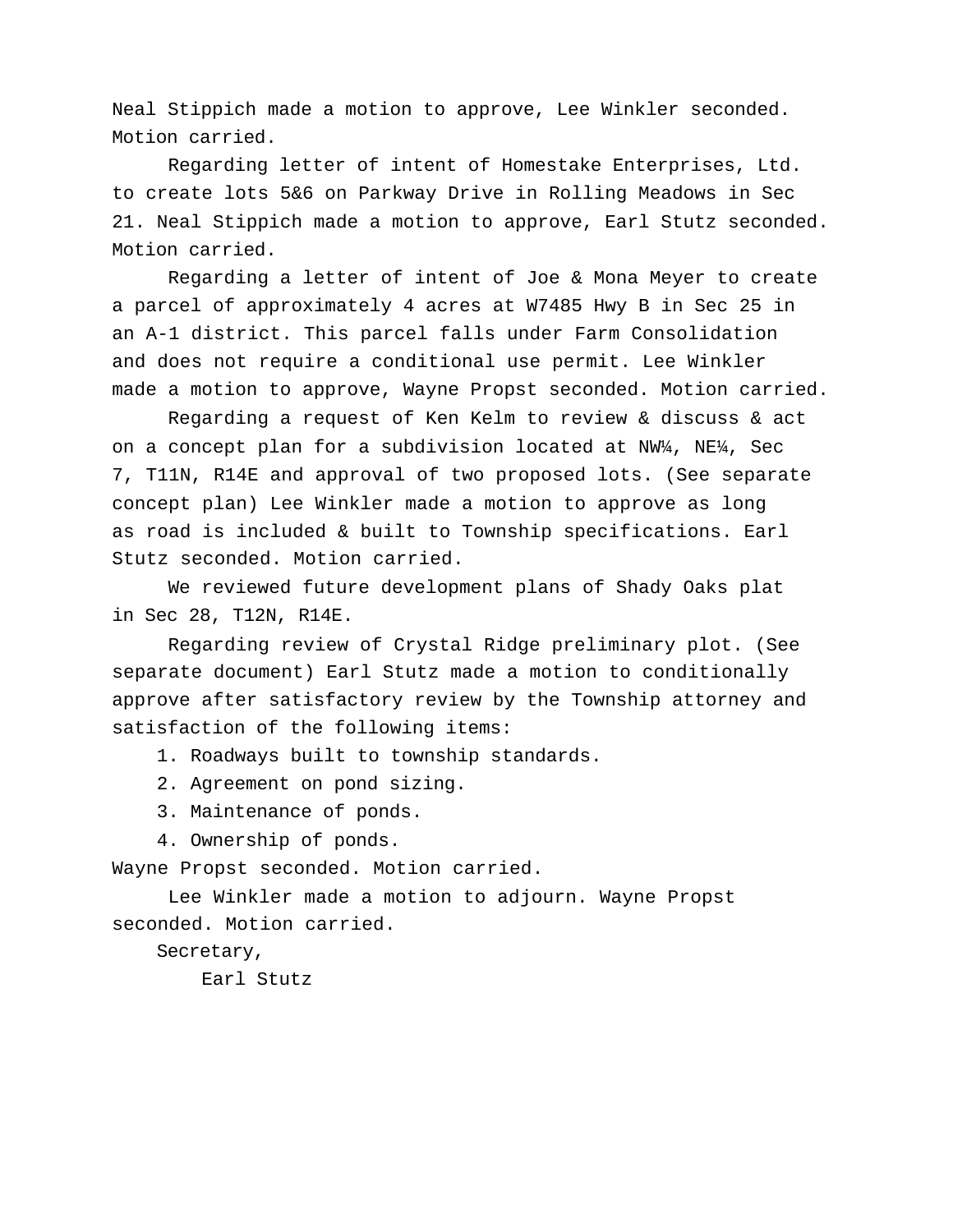The August 5, 1996 Town of Beaver Dam Planning Committee meeting was called to order at 7:35 pm by Chairman Neal Stippich. Members present were Lee Winkler, Earl Stutz, Larry Braker, Wayne Propst, and Zoning Administrator Earl Voigt.

The minutes from the previous meeting (June 10, 1996) were read. Wayne Propst made a motion to approve, Larry Braker seconded. Motion carried.

Regarding the tabled Conditional Use Permit of John Zimmerman for a nonfarm residence in an AG district. Lee Winkler made a motion to table the request for another month, Larry Braker seconded. Motion carried.

Regarding clarification of a Conditional Use Permit of Walter & Karen Maron issued in Jan.1995. Add paper fabrication to their conditional use permit. Lee Winkler made a motion to approve, Wayne Propst seconded. Motion carried.

Regarding Ron Warmka's request to remove the condition of not being able to further divide his parcel from the Conditional Use Permit that was approved last month, Neal Stippich made a motion to rescind the condition, Larry Braker seconded. Motion carried.

Regarding Oliver Voigt 4 lot certified survey and the elimination of the 66' road to the north between lots 2 & 3. Larry Braker made a motion to approve, Earl Stutz seconded. Motion carried.

Larry Braker made a motion to recommend approval to the Town Board of the 4 lot certified survey with the road built to Township standards, and a irrevocable letter of credit for blacktop as submitted by Oliver Voigt. Earl Stutz seconded. Motion carried.

Earl Stutz made a motion to recommend approval to the Town Board of the 6 lot certified survey map with the road built to township standards and an irrevocable letter of credit for blacktop as submitted by Mike Maleck per plan dated 26 March, 1996. Lee Winkler seconded. Motion carried.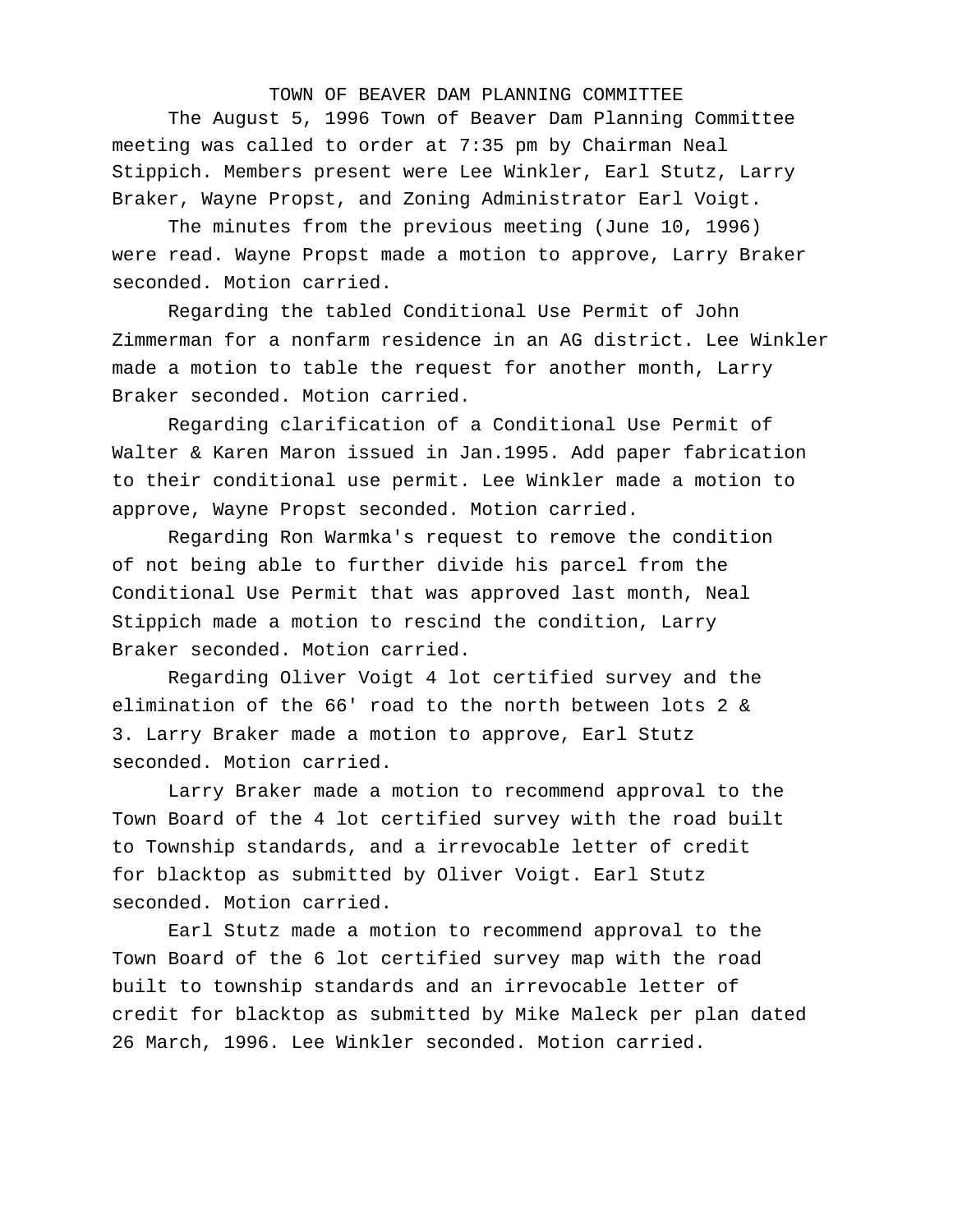Larry Braker made a motion to recommend approval to the Town Board of the Second Addition of Rolling Meadows certified survey map of 9 lots in Sec 21, T12N R14E with the road built to township standards and an irrevocable letter of credit for blacktop per plan dated 5 Aug 96 and an updated plot plan being provided by Louis Nehls. Earl Stutz seconded. Motion carried.

Neal Stippich made a motion to recommend approval to the Town Board of the Crystal Ridge Subdivision subject to the road being built to township standards, an irrevocable letter of credit for blacktop being provided, subject to plat restrictions language approval by Erv Doepke and the City & County per plan dated 5 Aug 96. Larry Braker seconded. Motion carried.

Regarding the letter of intent of Tim Bartol to create a residential lot in an R-D district. Larry Braker made a motion to table. Lee Winkler seconded. Motion carried.

Regarding letter of intent of Ralph Goetting Revocable Trust to create commercial lots in the SE¼, NE¼ Sec 3, T11N, R-14E. Neal Stippich made a motion to approve and Wayne Propst seconded. Motion carried.

Earl Stutz made a motion to adjourn, Wayne Propst seconded. Motion carried.

Secretary,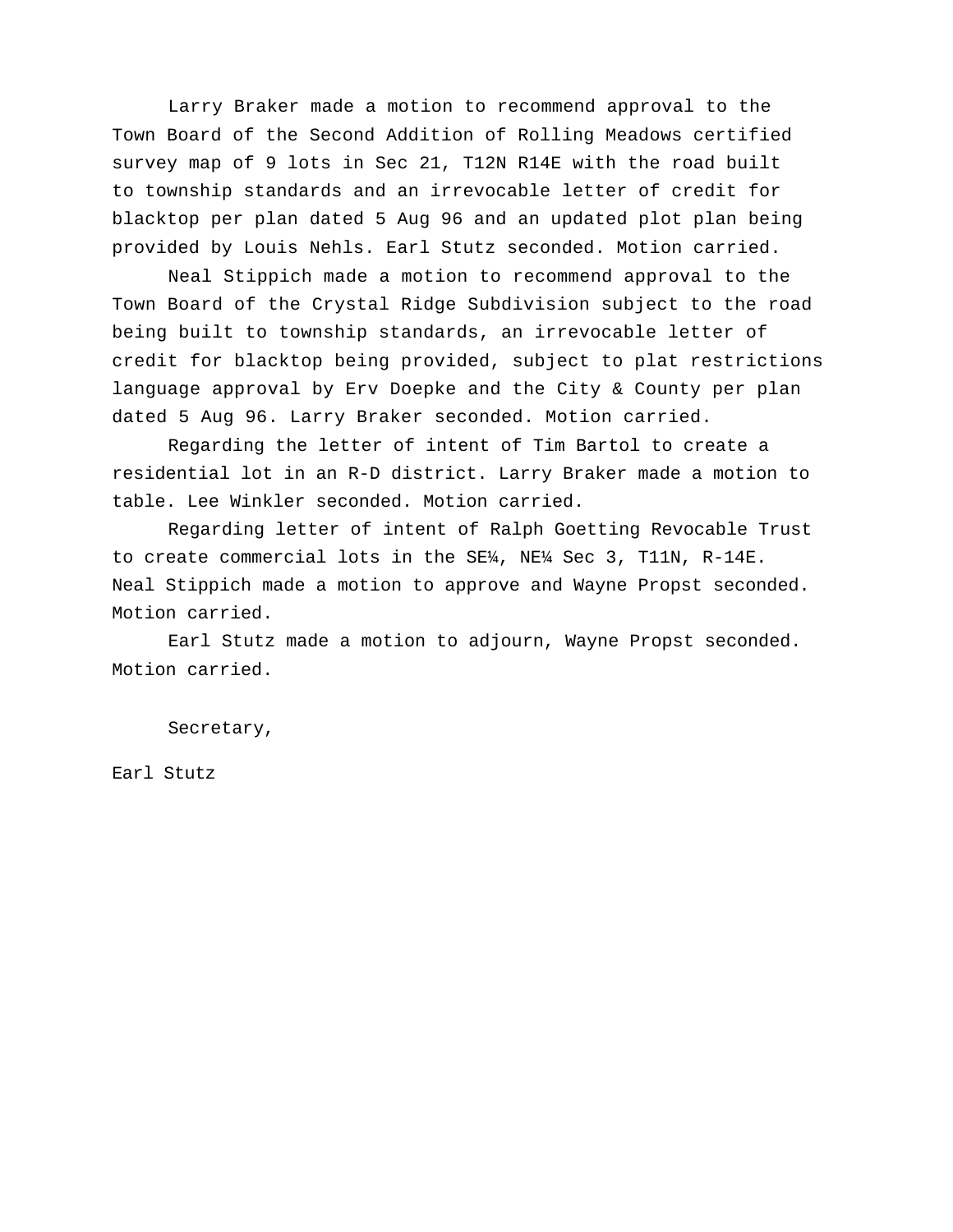The September 9, 1996 Town of Beaver Dam Planning Committee meeting was called to order at 7:30 p.m. by Chairman Neal Stippich. Members present were Lee Winkler, Larry Braker, Wayne Propst, and Zoning Administrator Earl Voigt.

The minutes from the previous meeting (August 5, 1996) were read. Larry Braker made a motion to approve, Wayne Propst seconded. Motion carried.

Regarding the application of Carl Schmitt for a Non-Farm Residential Conditional Use Permit located in an A.G. district located in NE¼, NE¼ Section 29 T11N, R14E. Also included was a Letter of Intent of said parcel. Neighbor Roger Schutte had no objections to the proposal. No further discussion made, Larry Braker made a motion to approve the Conditional Use Permit and the Letter of Intent to create the parcel. Lee Winkler seconded. Motion carried.

Regarding the application of Joe and Mildred Rechek for a Non-Farm Residential Conditional Use Permit located in SE¼, SE¼, Section 27 T12N, R14E. After discussion between applicant and Committee members about layout of parcel and driveways, Neal Stippich made a motion to table until further information is provided. Lee Winkler seconded. Motion carried.

Motion by Neal Stippich made to table the Letter of Intent of said parcel. Lee Winkler seconded. Motion carried.

Application of Letter on Intent of Faye Klebs to create a parcel in an R 1 district located at NW,SW¼ NW¼ Section 21 T12N, R14E lot 10 of Rolling Meadows Subdivision in the Town of Beaver Dam. After discussion, Neal Stippich made a motion to approve the Letter of Intent with one condition, if the driveway has to cross the drainage easement, the culvert must be engineered and sized according to water flow. Larry Braker seconded. Motion carried. Neal Stippich made a motion that the driveway must enter on Parkway Dr. Larry Braker seconded, motion carried.

Discussion was made of the Crystal Ridge Subdivision water retention pond and drainage. Neal Stippich made a motion to amend Crystal Ridge Subdivision Regulations to include that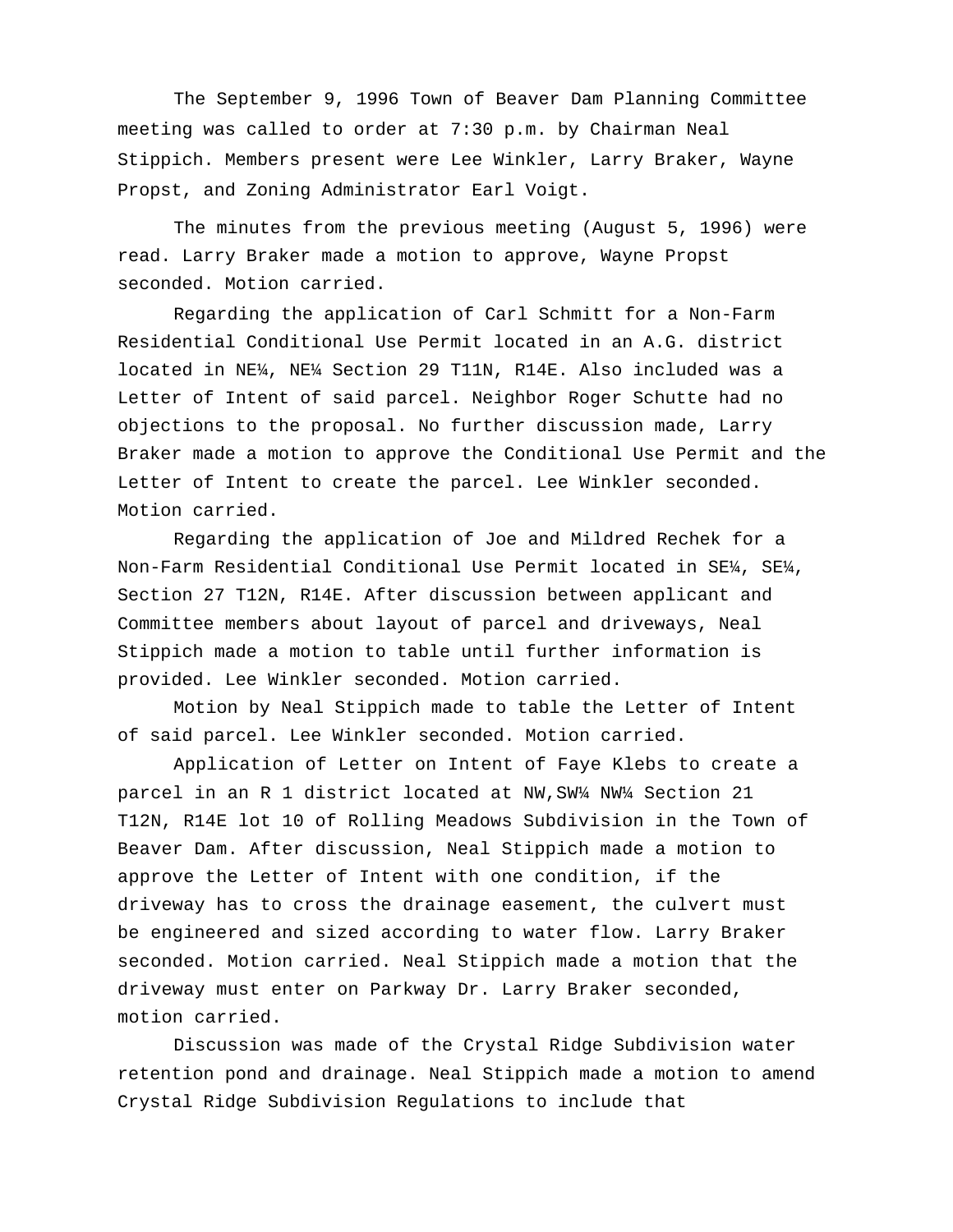they need to have a developer re-establish both ponds to the original specifications at Pre development in two years, or when 75% of the lots are constructed, whichever is later. Lee Winkler seconded. Motion carried.

Lee Winkler made a motion to adjourn, Larry Braker seconded, motion carried. Meeting adjourned at 9:00p.m.

Acting Secretary,

Earl Voigt, Zoning Administrator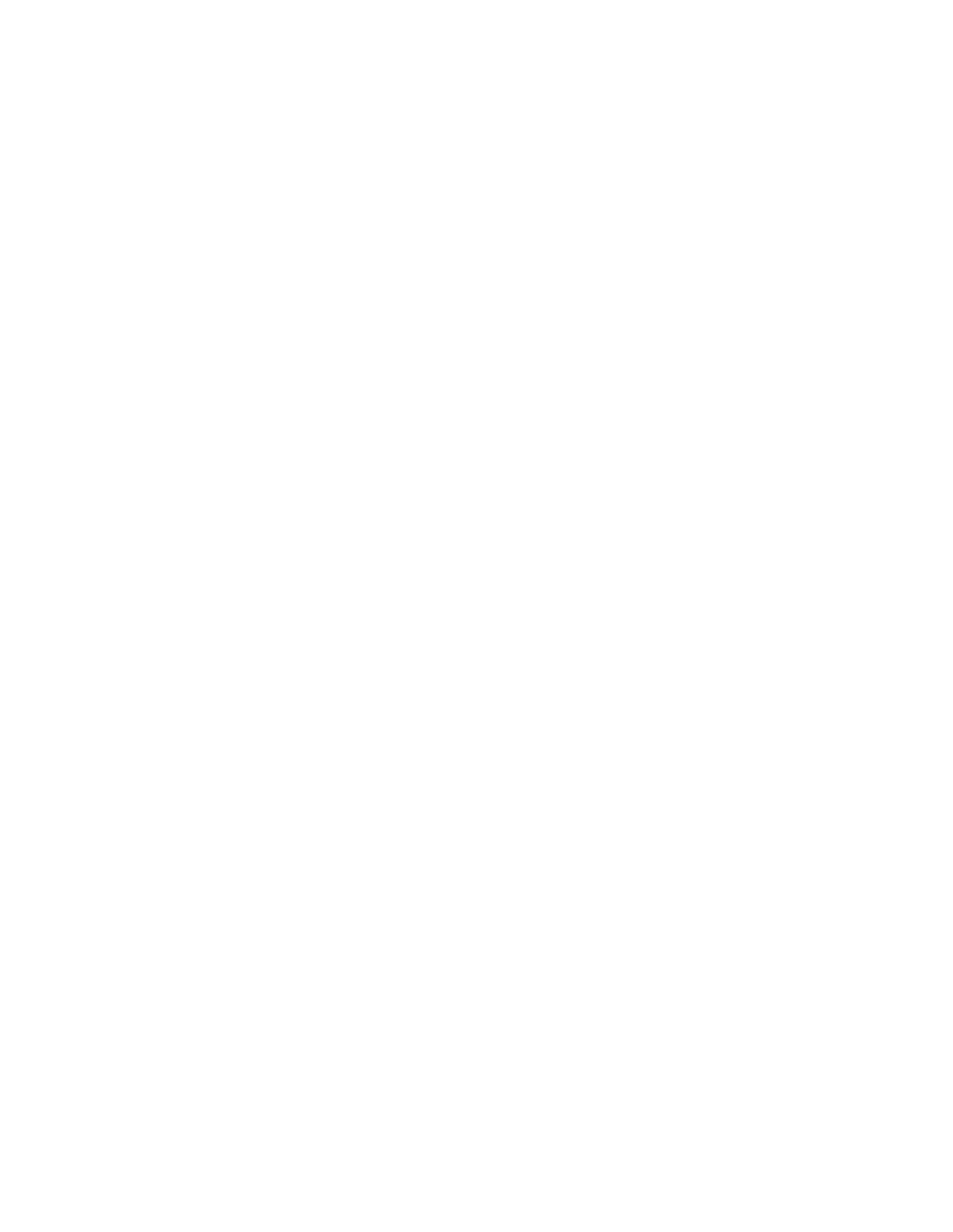The 7 October, 1996 Town of Beaver Dam Planning Committee was called to order at 7:30 p.m. by Chairman Neal Stippich. Members present were Lee Winkler, Earl Stutz, Larry Braker, and Zoning Administrator Earl Voigt.

The minutes from the previous meeting 9 Sept 96 were read. Larry Braker made a motion to approve, Lee Winkler seconded. Motion carried.

Regarding Ken Kelm's letter of intent to create 2 parcels and approve certified survey and town road dedication located in the NW¼-NE¼ Sec. 7, T11N, R14E. A certified survey map was presented. After discussion, Larry Braker made a motion to approve, Lee Winkler seconded. One condition is that the road must be constructed to township specs. Motion carried.

Regarding the letter of intent of John & Joyce Rabata to create a parcel in an R-1 district located in the NW¼-NW¼, Section 35, T12N, R14E. One condition is that the parcel must use existing private driveway owned by John Rabata, Sr. for its entrance to said parcel. Larry Braker made a motion to approve, Neal Stippich seconded. Motion carried.

Regarding the letter of intent of Maxine Wheeler to create a parcel in an R-D district located in the NE¼-NW¼ & SE¼-SW¼ Sec. 2&3, T11N, R14E. Neal Stippich made a motion to approve, Larry Braker seconded.

Regarding tabled conditional use permit and the letter of intent of Joe & Mildred Rechek. After discussion between the committee and the applicant about the proposed driveway and the line of sight concern it was decided to table until next month. Lee Winkler made a motion to table, Earl Stutz seconded. Motion carried.

Lee Winkler made a motion that the Town Board adopt the following ordinance change regarding house trailers, manufactured, and mobile homes.

"When any existing house trailer, and/or mobile home and/or manufactured home is removed from its' site, it can only